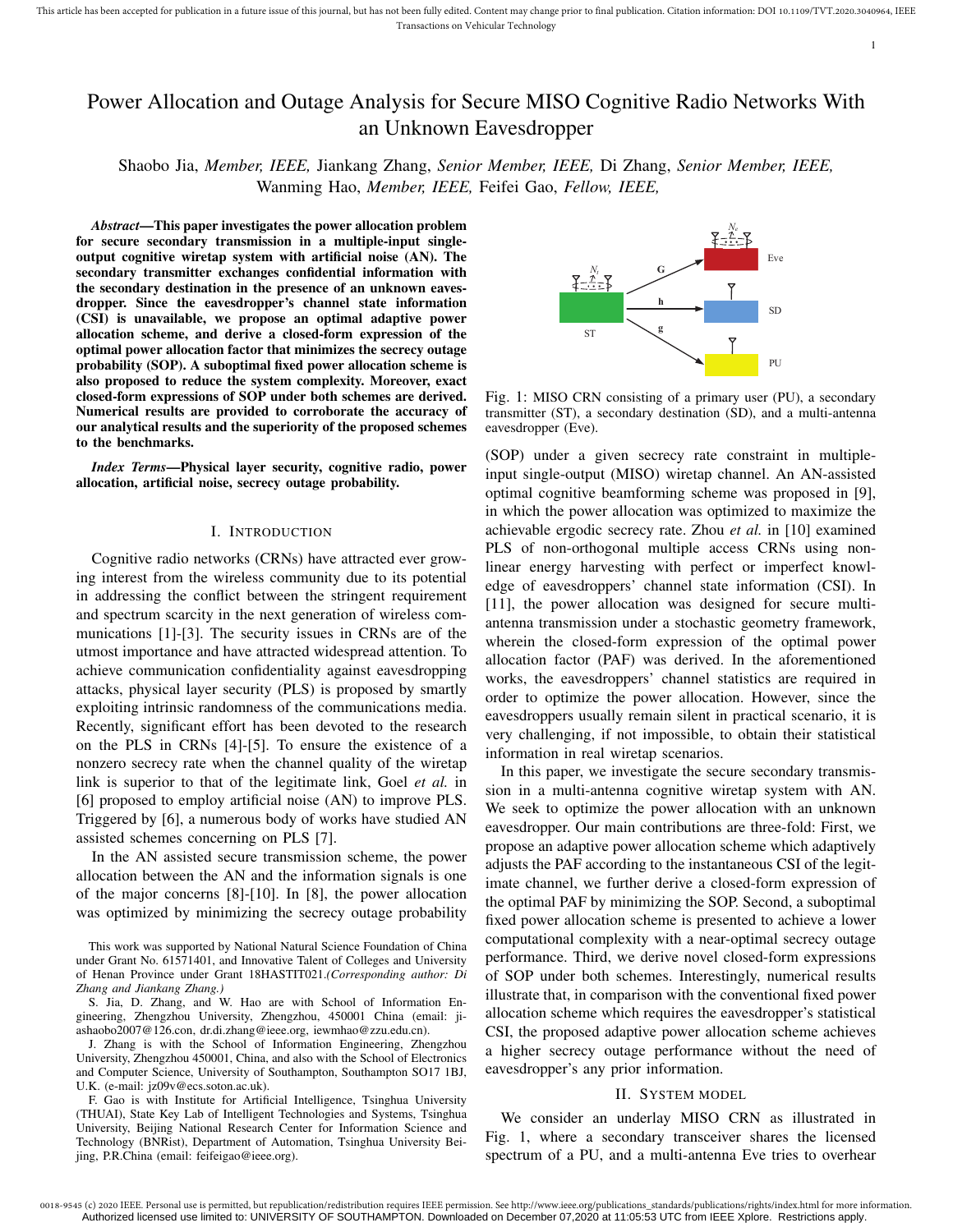2

the secondary transmission. We assume that SD and PU are equipped with a single antenna, while ST and Eve with  $N_t$  and  $N_e$  antennas, respectively. Let  $\mathbf{h} \in \mathbb{C}^{N_t \times 1}$ ,  $\mathbf{g} \in \mathbb{C}^{1 \times (N_t-1)}$ and  $G \in \mathbb{C}^{N_e \times (N_t-1)}$  denote the channels from ST to SD, PU and Eve, respectively. All wireless links are assumed to undergo independent Rayleigh fading. The channel gains are modeled as complex Gaussian random variables (RVs) with zero mean. Each entry of h, g and G has a variance of  $1/\lambda_S$ ,  $1/\lambda_P$  and  $1/\lambda_E$ , repectively. Considering an unknown eavesdropper, we assume that the prior information of Eve (such as G,  $N_e$  and  $\lambda_E$ ) is unavailable for all nodes in the network.

Since the Eve is unknown, AN-aided secure scheme adopted in [12] is employed to guarantee the security for SD. ST transmits an information signal  $u$  in conjunction with an  $(N<sub>t</sub> - 2) \times 1$  AN vector v to impair the Eve's channel. Accordingly, the transmit signal at ST is  $\mathbf{x} = \mathbf{w}u + \mathbf{W}\mathbf{v}$ , where the variance of u is  $\chi_1$  and each entry of **v** has a variance  $\chi_N$ . Due to its lower computational load of implementation, the projected secret beamforming in [13] is chosen here, where w is given by

$$
\mathbf{w} = \frac{(\mathbf{I} - \mathbf{g}(\mathbf{g}^H \mathbf{g})^{-1} \mathbf{g}^H) \mathbf{h}}{\|(\mathbf{I} - \mathbf{g}(\mathbf{g}^H \mathbf{g})^{-1} \mathbf{g}^H) \mathbf{h}\|}.
$$
 (1)

Here  $(\cdot)^H$  is the conjugate transpose operation and  $\|\cdot\|$ is Frobenius norm. Then, the precoding matrix  $W \in$  $\mathbb{C}^{N_t \times (N_t-2)}$  of the jamming signal lies in the null space of  $\mathbf{h}^H$ and  $\mathbf{g}^H$ . Therefore, we have  $\tilde{\mathbf{W}} = [\mathbf{h}^H / ||\mathbf{h}||, \mathbf{g}^H / ||\mathbf{g}||, \mathbf{W}]$ forms an orthogonal basis of  $\mathbb{C}^{N_T}$ . Let P denotes the total transmit power at ST, we denote the fraction of transmit power allocated to u as the PAF  $\phi$ , where  $\phi \in (0, 1]$ . Since ST does not know G, the transmit power allocated to the AN is distributed equally to each entry of v. Bearing this in mind, we have

$$
\chi_1 = \phi P, \qquad \chi_N = \frac{(1 - \phi)P}{N_t - 2}.
$$
\n(2)

Since the Eve's noise level is typically unknown, we consider the worst-case scenario to guarantee the secure secondary transmission, where the noise power at the Eve is assumed to be zero [7], [9], [12]. Based on this, the instantaneous signalto-noise ratios (SNRs) at SD and Eve can be respectively written as

$$
\gamma_s = \frac{\chi_1}{\sigma^2} \left| \mathbf{h}^H \mathbf{w} \right|^2, \gamma_e = \frac{\chi_1}{\chi_N} \tilde{\mathbf{g}}^H (\tilde{\mathbf{G}} \tilde{\mathbf{G}}^H)^{-1} \tilde{\mathbf{g}}, \tag{3}
$$

where  $\tilde{\mathbf{g}} = \mathbf{G}\mathbf{w}$ ,  $\tilde{\mathbf{G}} = \mathbf{G}\mathbf{W}$ , and  $\sigma^2$  is the noise variance at SD. Consequently, the instantaneous secrecy capacity in the multi-antenna CRN is expressed as

$$
C_S = [C_D - C_E]^+, \tag{4}
$$

where  $[x]^+ \triangleq \max(0, x)$ ,  $C_D = \log_2(1 + \gamma_s)$  and  $C_E$  =  $log_2(1 + \gamma_e)$  are the channel capacity of the main link and wiretap link, respectively.

## III. OPTIMAL POWER ALLOCATION

In this section, we optimize the PAF for the purpose of minimizing the SOP. To this end, intuitively, the closed-form expression of the SOP should be first derived under a given PAF, and then take the derivation of the derived SOP with respect to (w.r.t.) PAF targeting to obtain the optimal solution. However, in this way, the analytical expression is typically cumbersome, and a closed-form solution for the optimal PAF is intractable. In order to tackle this troublesome problem, our approach is to minimize the possibility of each secrecy outage event instead of the SOP as the objective function.

# *A. Optimal adaptive power allocation* (OAPA)

By invoking the secrecy outage formulation in [14], the outage event is defined as

$$
\mathcal{O}(R_S) := \{ C_S < R_S \},\tag{5}
$$

where  $R_S > 0$  is the target secrecy rate. Observing (5), we find that in order to avoid the secrecy outage event  $\mathcal{O}(R_S)$ as much as possible, we can maximize the instantaneous secrecy capacity  $C_S$  by optimizing the PAF. However,  $C_S$ involves in the Eve's prior information which is considered to be unknown. In what follows, we make an ingenious transformation to cope with it.

Substituting (3) into (5), after some further mathematical manipulations, the secrecy outage event in (5) can be reformulated as

$$
\mathcal{O}(R_S) := \left\{ \omega(\phi) = \frac{(1 - \varepsilon + \chi_1/\sigma^2 X)\chi_N}{\varepsilon \chi_1} < Y \right\},\tag{6}
$$

where  $X \triangleq |\mathbf{h}^H \mathbf{w}|$ <sup>2</sup>,  $Y \triangleq \tilde{\mathbf{g}}^H(\tilde{\mathbf{G}}\tilde{\mathbf{G}}^H)^{-1}\tilde{\mathbf{g}}$  and  $\varepsilon \triangleq 2^{R_S}$ . Fortunately, as shown in (6),  $\omega(\phi)$  involves in the CSIs between ST and SD, ST and PU, which are the prior knowledge at ST. Y which is independent of  $\phi$  comprises of the CSI between ST and Eve. Inspired by this observation, for the case of unknown Eve's prior information, the optimal PAF  $\phi^*$  of the OAPA scheme is reasonably attained as

$$
\phi^* = \arg \max_{0 < \phi \le 1} \{ \omega(\phi) \}. \tag{7}
$$

Note that  $\frac{\partial^2 \omega(\phi)}{\partial \phi^2} = -\frac{2(\varepsilon - 1)}{\varepsilon (N-2) \phi^3} < 0$ , and therefore,  $\omega(\phi)$  is a concave function. Then, we calculate the first derivative of  $\omega(\phi)$  w.r.t.  $\phi$  and set it to zero,  $\phi^*$  is obtained as

$$
\phi^* = \begin{cases} \sqrt{\frac{\varepsilon - 1}{\bar{\gamma}X}}, & X \ge \frac{\varepsilon - 1}{\bar{\gamma}};\\ 1, & X < \frac{\varepsilon - 1}{\bar{\gamma}}. \end{cases} \tag{8}
$$

where  $\bar{\gamma} = P/\sigma^2$ .

*Remark 1:* The result of (8) reveals that  $\phi^*$  is determined by the maximal achievable instantaneous SNR at SD  $\Gamma_D = \overline{\gamma}X$ and the target secrecy rate  $R<sub>S</sub>$ . When the maximal achievable instantaneous SNR at SD is large enough, i.e.,  $\Gamma_D > \varepsilon - 1$ ,  $\phi^*$  decreases for a larger  $\Gamma_D$  or a smaller  $R_S$ , that is to say, when  $\Gamma_D$  increases or  $R_S$  decreases, more power should be allocated to the AN for minimizing the SOP. On the other hand, when  $\Gamma_D \leq \varepsilon - 1$ , all the transmit power is allocated to the information signal, since the noise power at Eve is considered to be zero, a secrecy outage event will happen.

Remark 1 provides insightful guidelines for power allocation design in the absence of the Eve's prior information. As such, **h** and  $g$  in  $X$  can be obtained at ST through the

<sup>0018-9545 (</sup>c) 2020 IEEE. Personal use is permitted, but republication/redistribution requires IEEE permission. See http://www.ieee.org/publications\_standards/publications/rights/index.html for more information. Authorized licensed use limited to: UNIVERSITY OF SOUTHAMPTON. Downloaded on December 07,2020 at 11:05:53 UTC from IEEE Xplore. Restrictions apply.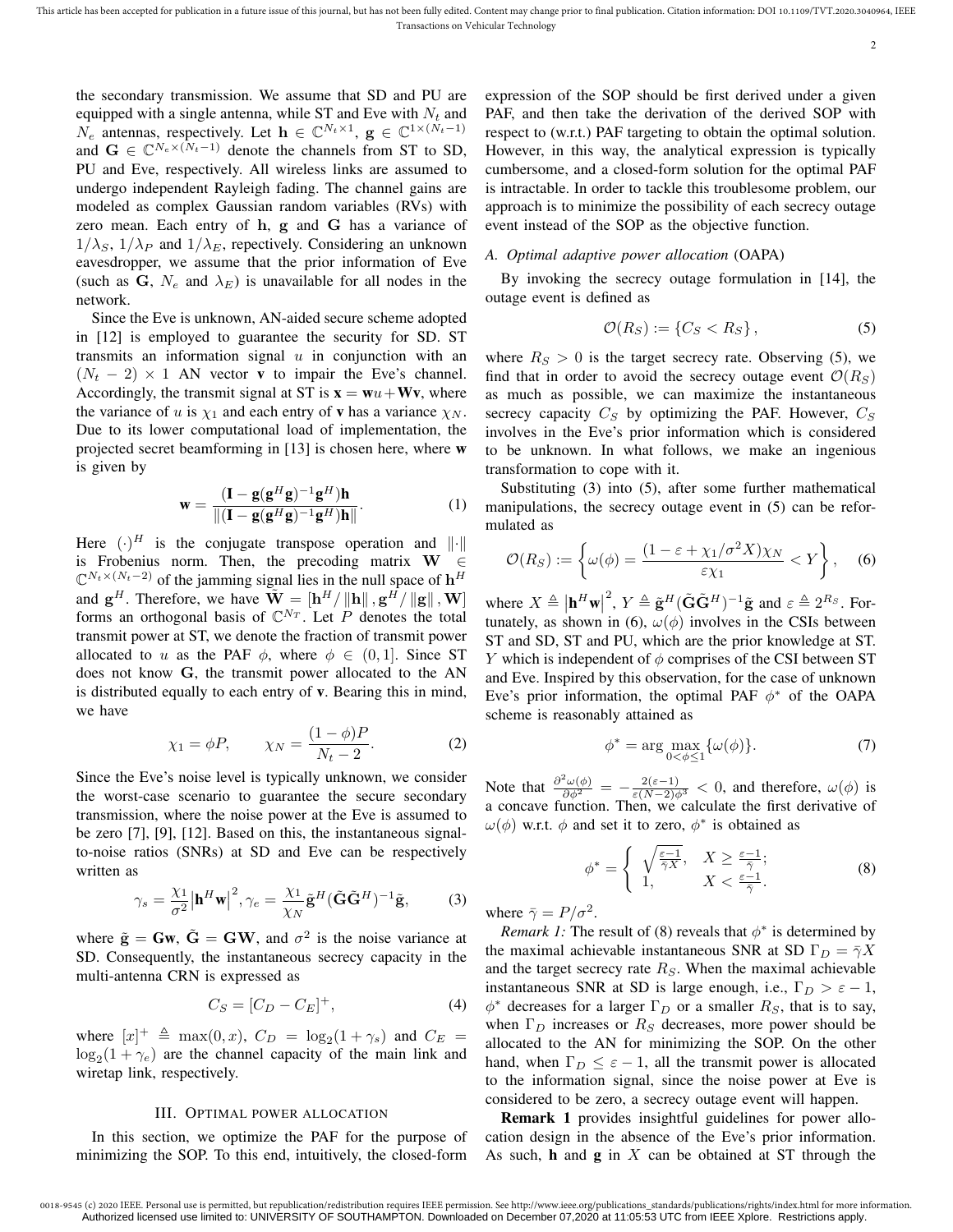This article has been accepted for publication in a future issue of this journal, but has not been fully edited. Content may change prior to final publication. Citation information: DOI 10.1109/TVT.2020.3040964, IEEE Transactions on Vehicular Technology

3

channel estimation among legitimate nodes, while G is typically unknown in the passive eavesdropping environment. As a consequence, the proposed OAPA scheme which adaptively adjusts the PAF based on the instantaneous CSIs of legitimate links can be effectively applied into the practical networks to hold the optimal performance.

# *B. Suboptimal fixed power allocation* (SFPA)

The optimal PAF of the OAPA scheme should be adjusted under each  $X$ , which imposes an excessive complexity. In order to ease the computational load of implementation, we hereafter proposed a SFPA scheme, where the optimal PAF remains fixed during transmissions. From the law of large numbers, we know that when  $N_t$  is sufficiently large (i.e.,  $N_t \rightarrow \infty$ ), (3) can be reexpressed as

$$
\lim_{N_t \to \infty} \gamma_s = \frac{\chi_1 \left(N_t - 1\right)}{\sigma^2 \lambda_S}.
$$
\n(9)

Similar procedure as we derive (8) can be followed to obtain the optimal PAF  $\phi_{\infty}^*$  of the SFPA scheme that minimizes the SOP as

$$
\phi_{\infty}^* = \begin{cases} \sqrt{\frac{(\varepsilon - 1)}{\Gamma_B(N_t - 1)}}, & \bar{\Gamma}_B \ge \frac{\varepsilon - 1}{N_t - 1}; \\ 1, & \bar{\Gamma}_B < \frac{\varepsilon - 1}{N_t - 1}, \end{cases} \tag{10}
$$

where  $\bar{\Gamma}_B = \bar{\gamma} \lambda_S^{-1}$  represents the maximum achievable average SNR at SD.

*Remark 2:* The result derived in (10) indicates that the optimal PAF  $\phi^*_{\infty}$  is independent of Eve's prior information.  $\phi_{\infty}^*$  is determined by  $\overline{\Gamma}_B$ ,  $N_t$  and  $R_S$ . If  $\overline{\Gamma}_B \ge \frac{\varepsilon - 1}{N_t - 1}$  holds,  $\phi_{\infty}^*$  decreases for a larger  $\bar{\Gamma}_B$  ( $N_t$ ) or a smaller  $\bar{R}_S$ , that is to say, when  $\overline{\Gamma}_B(N_t)$  increases or  $R_S$  decreases, more power should be allocated to the AN for minimizing the SOP.

Since the instantaneous CSIs of legitimate links vary rapidly, the application of the OAPA scheme is limited in fast fading environments owning to its implementation complexity. It is worth noting that, the paramters  $\bar{\gamma}$ ,  $N_t$ ,  $R_s$  and  $\lambda_s$  can be readily obtained at ST. Hence, the proposed SFPA scheme provides a simple yet efficient way for power allocation design. As will be indicated in the numerical results, the SFPA scheme guarantees a near-optimal secrecy outage performance.

# IV. SECRECY OUTAGE PERFORMANCE ANALYSIS

In this section, exact closed-form expressions of the SOP in the considered cognitive wiretap system adopting the proposed OAPA and SFPA schemes are presented. SOP is characterized as the probability that the instantaneous secrecy rate is below a predefined threshold secrecy rate. Mathematically, SOP can be formulated as

$$
P_{out} = \Pr(C_S < R_S) \tag{11}
$$

By substituting (2), (3) and (8) into (11), after some algebraic manipulations, the expression of SOP for the OAPA scheme  $P_{out}^{OA}$  is derived as

$$
P_{out}^{OA} = \Pr\left(\frac{1 + \frac{\chi_1}{\sigma^2} X}{1 + \frac{\chi_1}{\chi_N} Y} < \varepsilon\right)
$$
\n
$$
= \Pr\left(Z < Y\right),\tag{12}
$$

where  $Z = \frac{(\sqrt{\overline{\gamma}X} - \sqrt{\varepsilon - 1})^2}{\varepsilon(N_t - 2)}$ .

As shown in (12), to obtain the closed-form expression of SOP, we should characterize the probability density function (PDF) of the positive random variable  $Z$ . Mathematically, the cumulative distribution function (CDF) of  $Z$  is expressed as

$$
F_Z(z) = \Pr\left(\frac{(\sqrt{\bar{\gamma}X} - \sqrt{\varepsilon - 1})^2}{\varepsilon(N_t - 2)} < z\right)
$$
  
= 
$$
\Pr\left(X < (\sqrt{\varepsilon - 1} + \sqrt{z\varepsilon(N_t - 2)})^2/\bar{\gamma}\right).
$$
 (13)

Since X follows a Gamma distribution with parameters ( $N_t$  –  $1, 1/\lambda_S$ , the CDF of X is expressed as

$$
F_X(x) = 1 - \sum_{k=0}^{N_t - 2} \frac{(\lambda_S)^k x^k}{k!} e^{-\lambda_S x}.
$$
 (14)

Resorting to  $(13)$  and  $(14)$ , the CDF of Z can be rewritten as

$$
F_Z(z) = 1 - \sum_{k=0}^{N_t - 2} \frac{A^k}{k!} \left( B + C\sqrt{z} \right)^{2k} e^{-A(B + C\sqrt{z})^2}, \quad (15)
$$

where  $A = \frac{\lambda_S}{\overline{\gamma}}, B = \sqrt{\varepsilon - 1}$  and  $C = \sqrt{\varepsilon (N_t - 2)}$ . Substituting (15) into (12),  $P_{out}^{OA}$  can be further derived as

$$
P_{out}^{OA} = 1 - \sum_{k=0}^{N_t - 2} \frac{A^k}{k!} \int_0^\infty (B + C\sqrt{z})^{2k} e^{-A(B + C\sqrt{z})^2} f_Y(z) dz.
$$
\n(16)

Based on [8, eq. (11)], the PDF of  $Y$  is given by

$$
f_Y(y) = \sum_{m=0}^{N_c-1} \frac{\binom{N_t-2}{m} (N_t-2) y^m}{(1+y)^{N_t-1}} - \sum_{m=1}^{N_c-1} \frac{\binom{N_t-2}{m} m y^{m-1}}{(1+y)^{N_t-2}},\tag{17}
$$

$$
P_{out}^{OA} = 1 - \sum_{k=0}^{N_t - 2} \frac{A^k}{k!} \left\{ \sum_{m=0}^{N_e - 1} \sum_{n=0}^{2k} \binom{N_t - 2}{m} \binom{2k}{n} B^{2k-n} C^n (N_t - 2) \Lambda_1 (\varphi_1 (2ABC)^{-\lambda_1} \mathbb{U}(a_1, b_1, c_1, \lambda_1)) + \varphi_2 (2ABC)^{-\lambda_2} \mathbb{U}(a_1, b_1, c_1, \lambda_2)) - \sum_{m=1}^{N_e - 1} \sum_{n=0}^{2k} \binom{N_t - 2}{m} \binom{2k}{n} B^{2k-n} C^n m \Lambda_2 \times (\varphi_3 (2ABC)^{-\phi_1} \mathbb{U}(a_2, b_2, c_2, v_1) + \varphi_4 (2ABC)^{-\phi_2} \mathbb{U}(a_2, b_2, c_2, v_2)) \right\}
$$
(24)

P

0018-9545 (c) 2020 IEEE. Personal use is permitted, but republication/redistribution requires IEEE permission. See http://www.ieee.org/publications\_standards/publications/rights/index.html for more information. Authorized licensed use limited to: UNIVERSITY OF SOUTHAMPTON. Downloaded on December 07,2020 at 11:05:53 UTC from IEEE Xplore. Restrictions apply.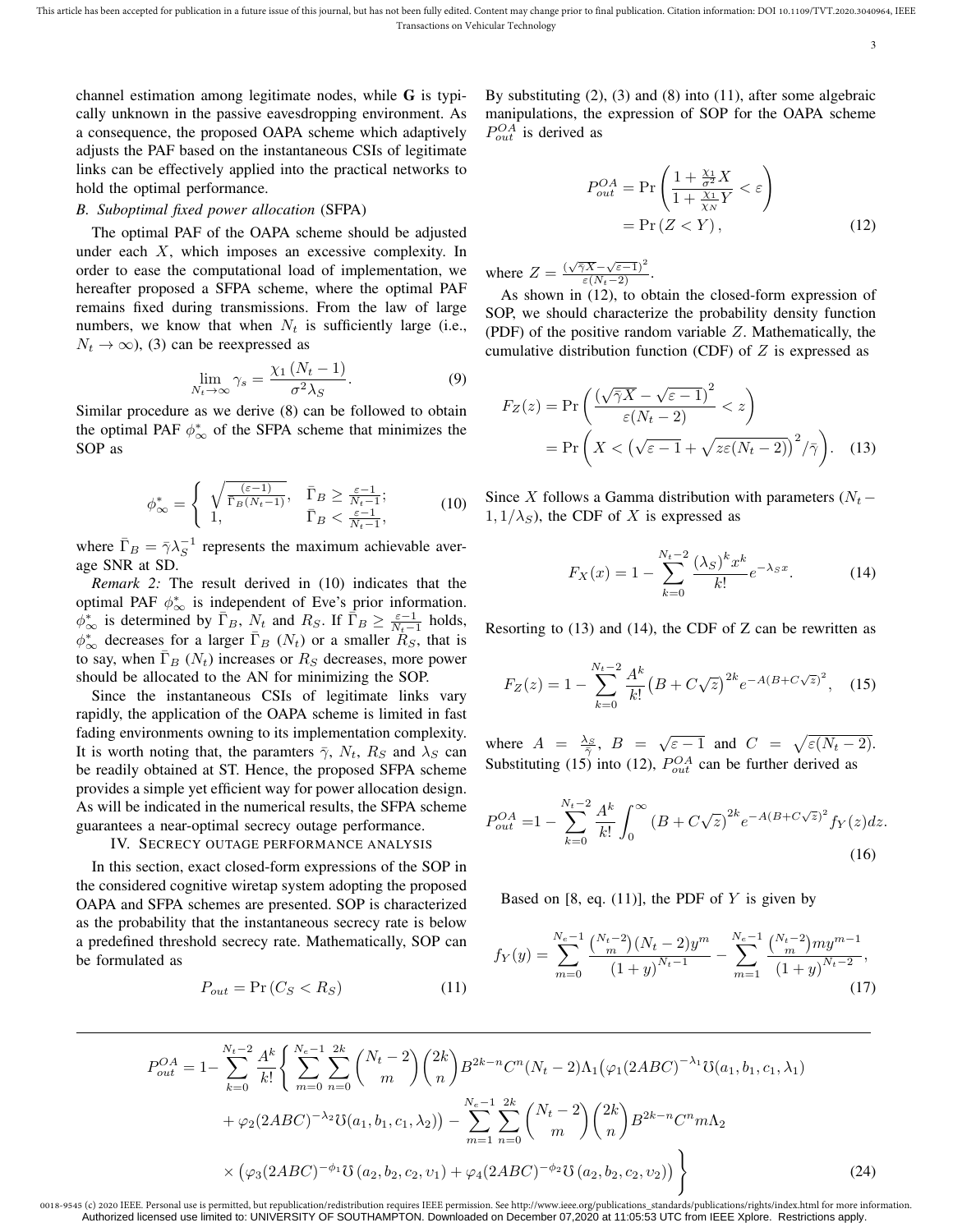where  $\binom{K}{k} = \frac{K!}{(K-k)!k!}$  is the binomial coefficient. Substituting (17) into (16), after simple mathematical manipulations,  $P_{out}^{OA}$ can be further computed as

$$
P_{out}^{OA} = 1 - \sum_{k=0}^{N_t - 2} \frac{A^k}{k!} \left\{ \sum_{m=0}^{N_e - 1} \sum_{n=0}^{2k} \binom{N_t - 2}{m} \binom{2k}{n} (N_t - 2) \right. \times B^{2k - n} C^n \underbrace{\int_0^\infty e^{-A(B + C\sqrt{z})^2} z^{m + \frac{n}{2}} (1 + z)^{1 - N_t} dz}_{\equiv_1} - \sum_{m=1}^{N_e - 1} \sum_{n=0}^{2k} \binom{N_t - 2}{m} \binom{2k}{n} B^{2k - n} C^n m \times \underbrace{\int_0^\infty e^{-A(B + C\sqrt{z})^2} z^{m + \frac{n}{2} - 1} (1 + z)^{2 - N_t} dz}_{\equiv_2}.
$$
 (18)

In what follows, we will proceed to derive  $\Xi_1$  and  $\Xi_2$ , respectively. Apparently, it is rather cumbersome to directly calculate  $\Xi_1$  and  $\Xi_2$ . Utilizing integration by substitution  $z = t^2$ ,  $\Xi_1$  can be derived as

$$
\Xi_1 = 2 \int_0^\infty e^{-A(B+Ct)^2} \frac{t^{2m+n+1}}{(1+t^2)^{N_t-1}} dt.
$$
 (19)

Using integration by parts, we have

$$
\Xi_{1} = -2 \int_{0}^{\infty} \frac{t^{2+2m+n} {}_{2}F_{1}(a_{1}, b_{1}, c_{1}, -t^{2})}{2+2m+n} de^{-A(B+Ct)^{2}}
$$
\n
$$
= \varphi_{1} \underbrace{\int_{0}^{\infty} t^{2+2m+n} e^{-2ABCt} {}_{2}F_{1}(a_{1}, b_{1}, c_{1}, -t^{2}) e^{-AC^{2}t^{2}} dt}_{\mathcal{J}_{1}}
$$
\n
$$
+ \varphi_{2} \underbrace{\int_{0}^{\infty} t^{3+2m+n} e^{-2ABCt} {}_{2}F_{1}(a_{1}, b_{1}, c_{1}, -t^{2}) e^{-AC^{2}t^{2}} dt}_{\mathcal{J}_{2}},
$$
\n(20)

where  $a_1 = 1 + m + \frac{n}{2}$ ,  $b_1 = N_t - 1$ ,  $c_1 = 2 + m + \frac{n}{2}$ ,  $\varphi_1 = \frac{4ABCe^{-AB^2}}{2+2m+n}$  and  $\varphi_2 = \frac{4AC^2 \exp(-AB^2)}{2+2m+n}$  $\frac{\exp(-AB)}{2+2m+n}$  for ease of notation,  ${}_2F_1(\cdot,\cdot;\cdot;\cdot)$  is the Gauss hypergeometric function [15, eq. (9.100)].

With the aid of [16, eq. (07.34.03.0228.01)] and [17, eq. (17)], the exponential function and the Gauss hypergeometric function can be written in terms of Meijer's *G*-function, then the integral  $\mathcal{J}_1$  in (20) is evaluated as

$$
\mathcal{J}_1 = \frac{\Gamma(c_1)}{\Gamma(a_1)\Gamma(b_1)} \int_0^\infty t^{2+2m+n} G_{0,1}^{1,0} \left[ 2ABC t \, \middle|_0^- \right] \times G_{2,2}^{1,2} \left[ t^2 \, \middle|_{0,1-c_1}^{1-a_1,1-b_1} \right] G_{0,1}^{1,0} \left[ AC^2 t^2 \, \middle|_0^- \right] dt, \tag{21}
$$

where  $G_{m,n}^{p,q}$  [·] is the Meijer's *G*-function [15, eq. (9.301)],  $\Gamma(c) = \int_0^{\infty} t^{c-1} e^{-t} dt$  is the well-known Gamma function [15, eq. (8.310.1)]. By invoking the relationship between Meijer's G-function and Fox's *H*-function [16, eq. (07.34.26.0008.01)], the Meijer's G-function can be further expressed in terms of Fox's *H*-function, whose definition is given exactly in [18, eq. (1.2)]. Resorting to [18, eq. (2.3)],  $\mathcal{J}_1$  is finally derived as

$$
\mathcal{J}_1 = \Lambda_1 (2ABC)^{-\lambda_1} \mathcal{O}(a_1, b_1, c_1, \lambda_1) \tag{22}
$$

where

$$
\mathcal{O}(a, b, c, \lambda) \triangleq H_{1,0:0,1:2,2}^{0,1:1,0:1,2} \begin{bmatrix} 1-\lambda,2,2 \\ - \end{bmatrix} \begin{bmatrix} -(1-a,1),(1-b,1) \\ (0,1),(1-c,1) \end{bmatrix} |\psi_1, \psi_2
$$
  
with  $\psi_1 = \frac{1}{4AB^2}, \psi_2 = \frac{1}{4A^2B^2C^2}, \lambda_1 = 2m + n + 3, \Lambda_1 = \frac{\Gamma(a_1)\Gamma(b_1)}{\Gamma(a_1)\Gamma(b_1)}. H_{p,q}^{m,n}[\cdot]$  denotes the Fox's *H*-  
function.  $H_{p_1,q_1,p_2,q_2,p_3,q_3}^{m_1,m_2,m_3,n_3}[\cdot]$  represents the bivariate Fox's *H*-  
function. Notably, the implementation of bivariate Fox's *H*-function is available at the popular software, including  
MATLAB [19, Appendix A] and Mathematica [20, Table I].  
Following a similar approach to that we derive  $\mathcal{J}_1$ , the exact  
expression of  $\mathcal{J}_2$  can be computed as

$$
\mathcal{J}_2 = \Lambda_1(2ABC)^{-\lambda_2} \mathcal{O}(a_1, b_1, c_1, \lambda_2),\tag{23}
$$

4

i

where  $\lambda_2 = 2m + n + 4$ . Substituting (22) and (23) into (20), we can obtain  $\Xi_1$ .

Similarly, the exact expression of  $\Xi_2$  can be also obtained following the derivation of  $\Xi_1$ . Substituting the obtained  $\Xi_1$  and  $\Xi_2$  into (18), we can finally obtain the closedform expression of  $P_{out}^{OA}$  as (24), shown at the bottom of previous page, with  $\varphi_3 = \frac{4ABCe^{-AB^2}}{2m+n}$ ,  $\varphi_4 = \frac{4AC^2e^{-AB^2}}{2m+n}$  $\frac{C^*e^{-i\omega}}{2m+n}$ ,  $a_2 = m + \frac{n}{2}, b_2 = N_t - 2, c_2 = 1 + m + \frac{n}{2}, \Lambda_2 = \frac{\Gamma(c_2)}{\Gamma(a_2)\Gamma(b_2)}$  $\frac{1(c_2)}{\Gamma(a_2)\Gamma(b_2)}$  $v_1 = 2m + n + 1$  and  $v_2 = 2m + n + 2$ .

By plugging  $\phi_{\infty}^*$  into [9, eq. (60)], the corresponding SOP for the SFPA scheme can be readily obtained as

$$
P_{out}^{SF} = 1 - \sum_{k=0}^{N_t - 2} \frac{(\lambda_S)^k}{k!} \sum_{l=0}^k {k \choose l} N^{k-l} M^l
$$
  
 
$$
\times \left( \sum_{m=0}^{N_e - 1} {N_t - 2 \choose m} (N_t - 2)\Theta_1 - \sum_{m=1}^{N_e - 1} {N_t - 2 \choose m} m \Theta_2 \right),
$$
 (25)

where  $M = \frac{\varepsilon (N_t - 2)}{\tilde{\gamma}(1 - \phi_{\infty}^*)}$ ,  $N = \frac{\varepsilon - 1}{\phi_{\infty}^* \tilde{\gamma}}$ ,  $\Theta_1 = e^{-\lambda_S N_t} \Gamma(1 +$  $l + m$ )U(1 + l + m, 3 + l + m -  $N_t$ ,  $\lambda_S M$ ) and  $\Theta_2$  =  $e^{-\lambda_S N_t} \Gamma(l+m) U(l+m, 3+l+m-N_t, \lambda_S M)$  with  $U(\cdot, \cdot, \cdot)$ representing the confluent hypergeometric Kummer U function [15, eq. (9.211.4)].

#### V. NUMERICAL RESULTS

We present numerical results for validation of the derived expressions. Without special instructions, we set  $\lambda_S = \lambda_E =$  $\lambda_P = 1$ , the average receive noise power at SD is set as  $\sigma^2 = 0$ dBm, the threshold secrecy rate is set as  $R<sub>S</sub> = 1$ bits/s/Hz. We also compare the performance of the proposed scheme with existing schemes, namely, fixed power allocation (FPA) in [8] and equal power allocation (EPA) schemes as benchmarks.

Fig. 2 depicts the SOP of the proposed system using four different power allocation schemes versus  $P$  for different  $N_t$ . Fig. 2 confirms that the analytical results are in close agreement with the simulation results. Interestingly, it is observed that the proposed OAPA scheme outperforms the FPA one in the entire transmit power range granted that Eve's prior information is totally absent. This is due to the fact that, recalling (5) and (6), it is readily to know  $\omega(\phi^*) \geq \omega(\alpha^*)$  $(\alpha^*$  represents the optimal PAF for the FPA scheme), thereby leading to a smaller probability of secrecy outage event for the OAPA case. A specific observation is that there is only

0018-9545 (c) 2020 IEEE. Personal use is permitted, but republication/redistribution requires IEEE permission. See http://www.ieee.org/publications\_standards/publications/rights/index.html for more information. Authorized licensed use limited to: UNIVERSITY OF SOUTHAMPTON. Downloaded on December 07,2020 at 11:05:53 UTC from IEEE Xplore. Restrictions apply.